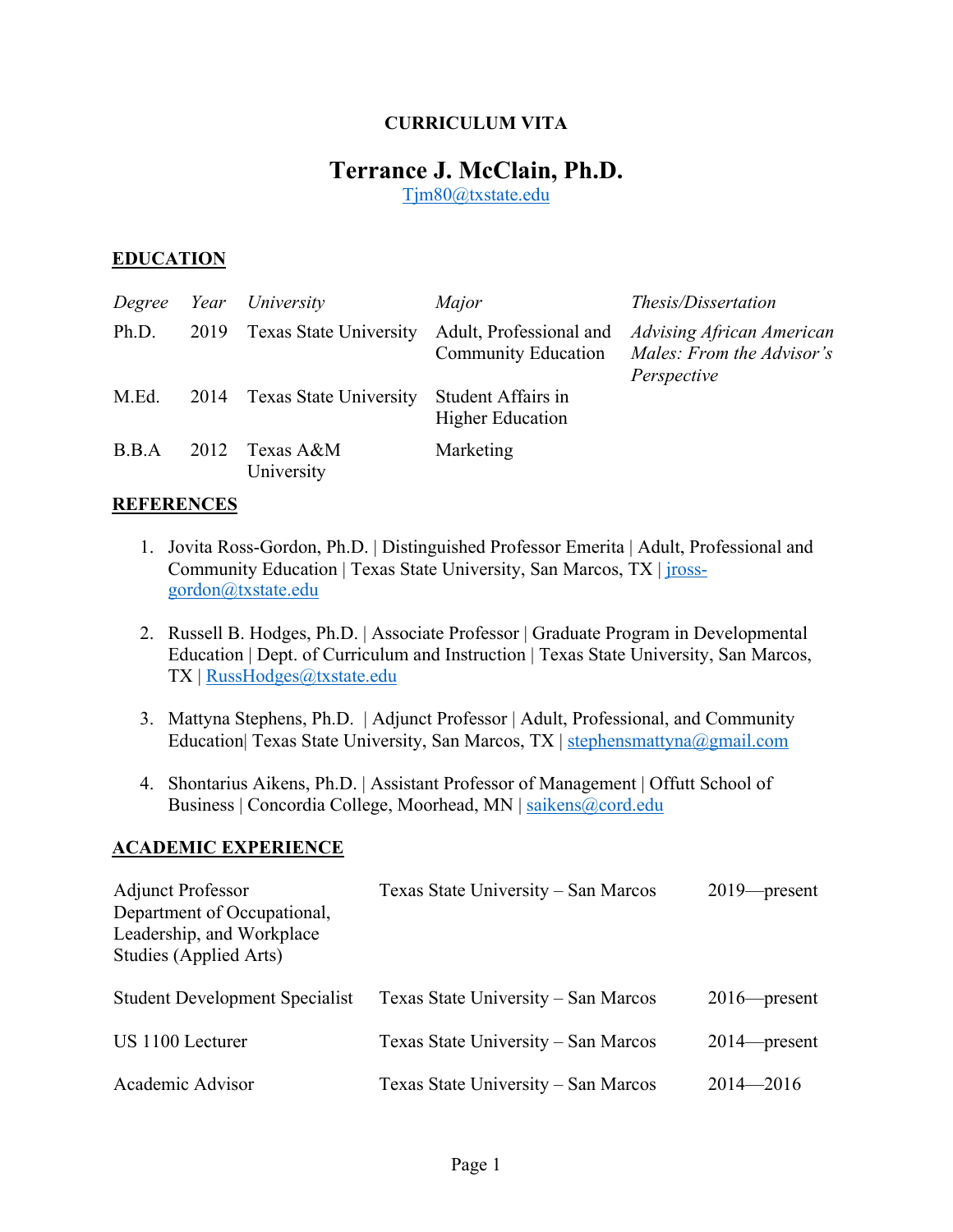# **RESEARCH EXPEREINCE**

### In Progress

### **Texas State University, San Marcos**, January 2020—Present

The lived experiences of African American Male with Academic Coaching. What brings them in, and what keeps them coming back.

# **TEACHING AND RESEARCH INTEREST**

- Areas of research interest include African American males in higher education
- Teaching interests include AAS 2013: Introduction to African American Studies, AAS 3013: African American Cultural Experiences, and AAS 3133: African Americans in Higher Education

# **TEACHING EXPERIENCE**

#### Texas State University

OCED 3350 – *Introduction to Interdisciplinary Studies* (Online) – This course is designed to apply critical and reflective thinking to develop an individualized plan consisting of interdisciplinary studies courses that meet their career goals. The course prompts students to assess their needs for earning credits through prior learning assessment (PLA) and identify potential capstone projects aligned with their professional goals.

OCED 4350 – *Adult Development and Career Planning* (Online) – This course introduces students to human development, learning theory, transition theory, interdisciplinary studies, career planning and assessment, and goal setting relevant to developing a professional growth plan.

OCED 4360 – *Bachelor of Applied Arts and Sciences Capstone Part I* (Online) - This is the first part of a two-part capstone devoted to the development of the student's supervised capstone project. Proposal development, review of literature, creation of timelines, and task analysis are stressed. Following instructor approval, work on the capstone project begins in this course.

OCED 4361 – *Bachelor of Applied Arts and Sciences Capstone Part 2* (Online) *-* This is the second part of a two-part capstone devoted to the development of the student's supervised capstone project. Application of knowledge, abilities, and skills acquired in the degree program is stressed.

DE 7325 – Advising, Coaching, Mentoring Postsecondary Learners (Online) - This course identifies the evolution, characteristics, demographics, and needs of developmental learners. Emphasis is placed on understanding internal apparatuses, including the cognitive, affective and psychosocial needs of these students as well as on analyzing external factors, including the social, political and institutional forces that impact developmental learners' educational experiences.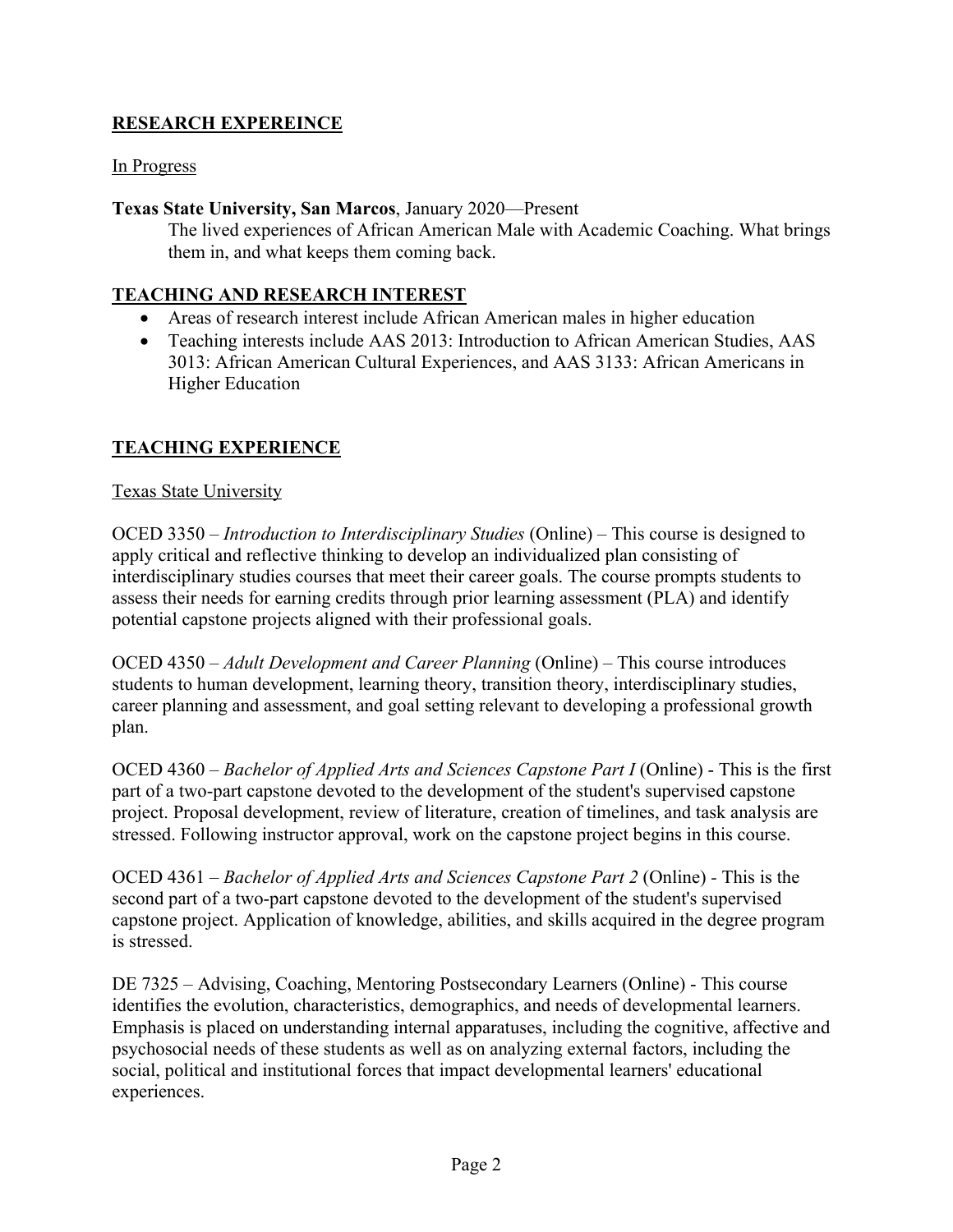US 1100 - *University Seminar* (Face-to-Face) - University Seminar is an introduction to the nature and aims of university education, with special emphasis on the value of broad learning.

# **GRADUATE DISSERATIONS**

# Dissertation Committee-Completed

Dissertation as a Committee Member, Completion (May, 2020) Shawn Best, Northeastern University, Graduate School of Education, *Constructing Career Pathways: A Narrative Study Exploring Black Male College Presidents' Career Journeys*.

# **SCHOLARLY CONTRIBUTIONS**

### Peer-Reviewed, Refereed Journal Publications

1. Stephens, M., Carter-Francique, A. R., & **McClain, T. J.** (2020). The Black church, an agency for learning, informal religious adult education, and human capital development: A qualitative inquiry into rural African American primary caregiving grandmother's experiences. *New Horizons in Adult Education and Human Resource Development, 32*(4), 37-49.

Manuscripts Under Review

1. **McClain, T. J.** (2020). Advising African American Males: A Qualitative Study on the Advisor's Experience. *NACADA Journal.* 

Manuscripts In Progress

1. **McClain, T. J.** (in progress) "Serving African American males more effectively: An equitable approach to advising.

Non-Refereed Publications

1. **McClain, T. J.** (2015, September). Advising African-American Males. *Academic Advising Today, 38*(3). Retrieved from https://www.nacada.ksu.edu/Resources/Academic-Advising-Today/View-Articles/Advising-African-Males.aspx

# **PRESENTATIONS, INVITED TALKS, AND LECTURES**

Presentations at Professional Conferences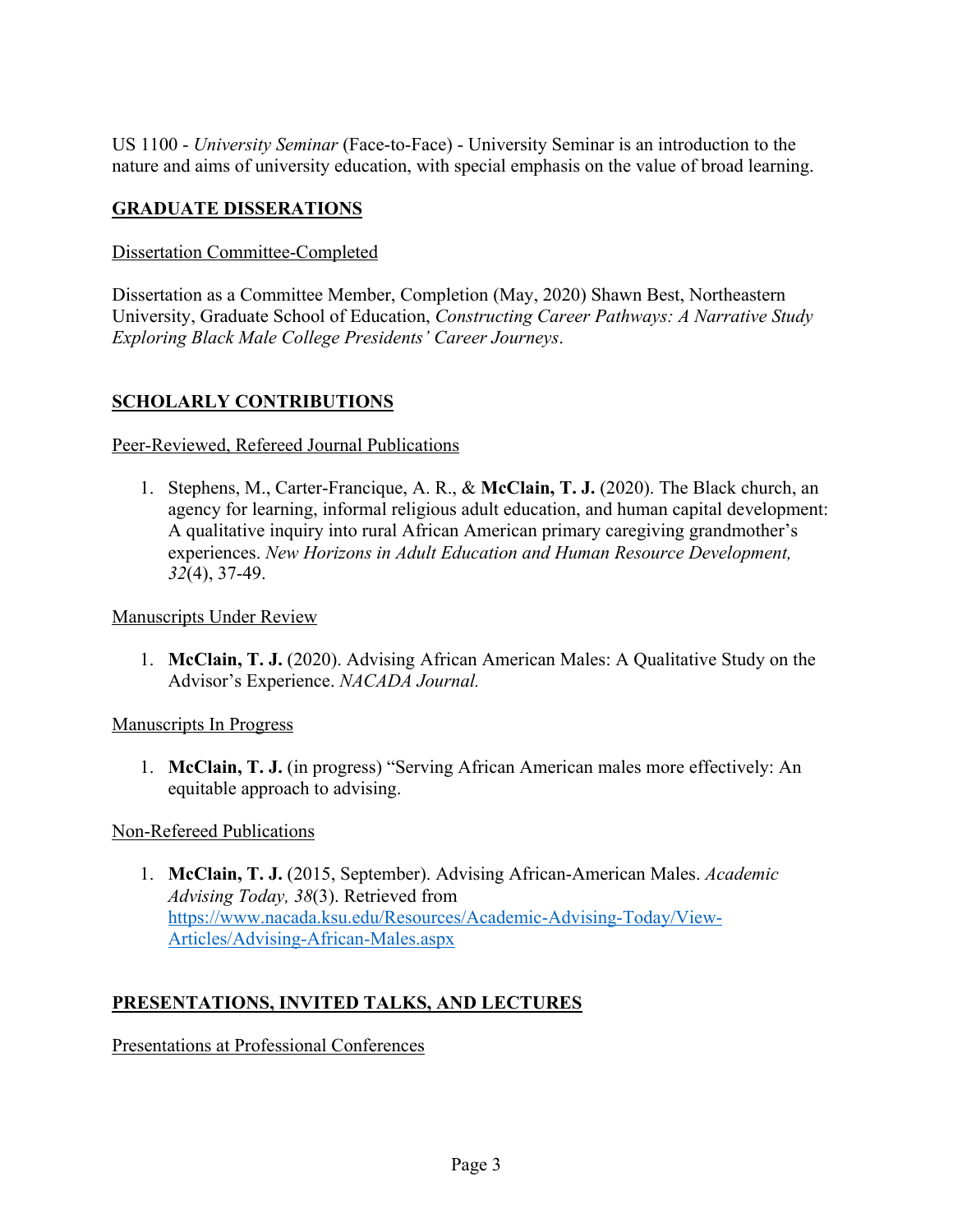- 1. **McClain, T. J**. (2020, December). *Advising African American Men: An equitable approach*. Eduology, Virtual.
- 2. **McClain, T. J**. (2020, June). *Advising African American Men: An equitable approach*. Eduology, Virtual.
- 3. **McClain, T. J.,** Wright, K., & Walker, T. (2020, May). *Promoting financial wellness: Creating strategic partnerships.* Texas Association of Collegiate Financial Education Professionals, Virtual.
- 4. **McClain, T. J.** (2019, September). *Promoting financial wellness: Navigating the financial concerns of our student population*. Human Resources: Organizational Development and Communication. Texas State University, San Marcos, TX.
- 5. **McClain, T. J.** (2019, August). *Financial education on a college campus*. University Seminar Faculty Development. Texas State University, San Marcos, TX.
- 6. Barnes, A., Dominguez-Bustos, C., & **McClain, T. J.** (2017, April). *Building and sustaining powerful partnerships for student success*. Association of Hispanic Serving Institutions Educators, Las Vegas, NV.
- 7. **McClain, T. J.** & Fairly, L**.** (2017, February). *Planned Adulthood: Advising nontraditional students*. Texas Academic Advising Network (TEXAAN), Fort Worth, TX.
- 8. Coryell, J., Reardon, R., **McClain, T. J**., Hendrix, N., & Flores, A. (2016, November). *Transitioning to Online: Pedagogical, administrative, and marketing insights of a graduate program in adult education*. American Association for Adult and Continuing Education (AAACE), Albuquerque, NM.
- 9. **McClain, T. J.** (2016, February). *Pursuing a Doctoral Degree*. Texas Academic Advising Network (TEXAAN), Austin, TX.
- 10. **McClain, T. J**. & Fairley, L. (2016, March). *The real world advising: Advising adult learners*. National Association of Academic Advisors (NACADA) Region 7, Tulsa, OK.
- 11. **McClain, T. J.** & Fairley, L. (2016, March). *Get live: Advising student organizations*. National Association of Academic Advisors (NACADA) Region 7, Tulsa, OK.
- 12. **McClain, T. J.** & Fairley, L. (2016, February). *Get live: Advising student organizations*. Texas Academic Advising Network (TEXAAN), Austin, TX.
- 13. **McClain, T. J.** (2015, October). *Advising African American males*. National Association of Academic Advisors (NACADA), Las Vegas, NV.
- 14. **McClain, T. J.** (2015, March). *Advising African American males*. National Association of Academic Advisors (NACADA), Baton Rouge, LA.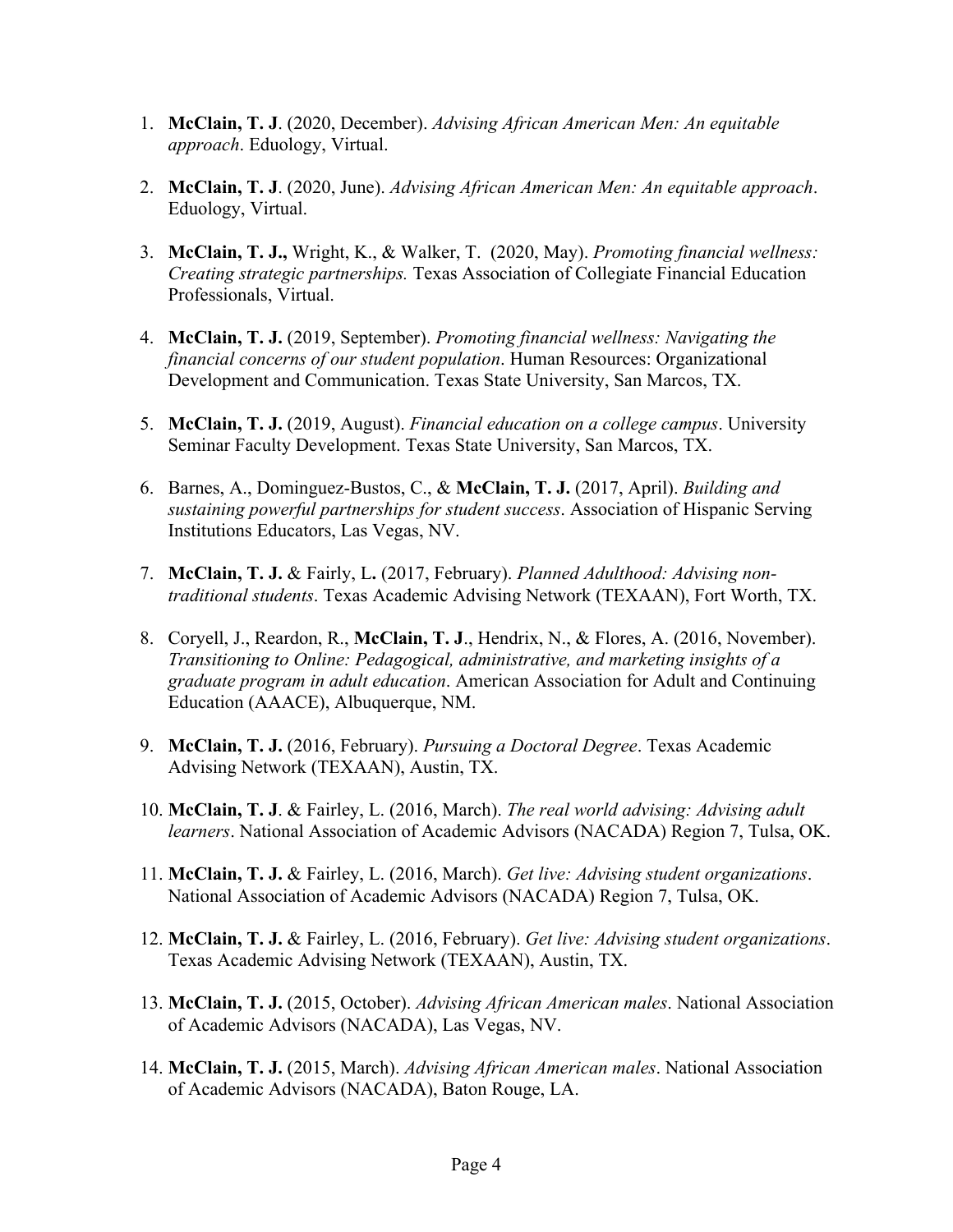- 15. Buchanan, B., & **McClain, T. J.** (2015, February). *Career development workshop*. Invited presentation at Texas Lutheran University, Seguin, TX.
- 16. **McClain, T. J.** (2015, February). *Creating a safe and welcoming environment for African American males*. Texas Academic Advising Network (TEXAAN), Corpus Christi, TX.
- 17. Barry, W. J., Granger-Saumby, S. & **McClain, T. J.** (2015, February). *Developing professionals through student development theories.* College Reading & Learning Association (CRLA), Boston, MA.
- 18. **McClain, T. J.** (2014, October). *Advising African American males*. Texas State University Advising Conference, San Marcos, TX.

#### Invited Talks

- 1. **McClain, T. J.** (2021, January). *Purpose, Self-Worth, and Motivation for African American males*. Talked to African American men at Claflin University as part of their Male network series. Claflin University, Orangeburg, SC.
- 2. **McClain, T. J.** (2020, October). *Leadership meeting: Bobcat Bond Mentoring Program*. Talked to a group of student leaders in the Bobcat Bond Mentoring Program, Texas State University, San Marcos, TX.
- 3. **McClain, T. J.** (2020, February). *You Matter.* Motivational speaker for the MALE Network Academic Achievement Ceremony, Texas State University, San Marcos, TX.
- 4. **McClain, T. J.** (2019, September). *Join TEXAAN*. Talked to advisors in the College of Liberal Arts about the importance of professional development. Texas State University, San Marcos, TX.
- 5. **McClain, T. J.** (2019, June). *The benefits of a professional membership with TEXAAN*. Invited presentation at the University of Texas at Austin, Austin, TX.
- 6. **McClain, T. J.** (2019, May). *Advising Black male students with guest Dr. Terrance J. McClain*. Discussion on dissertation research at Swag Bender Episode 014. Podcast. Available at http://darieldthenry.com
- 7. **McClain, T. J.** (2019, May). *Join TEXAAN*. Invited talk at St. Phillips College Advising Center. St. Phillips College, San Antonio, TX.
- 8. **McClain, T. J.** (2019, May). *Professional development with TEXAAN*. Invited talk at the University of Counselors and Advisors Network. University of North Texas, Denton, TX.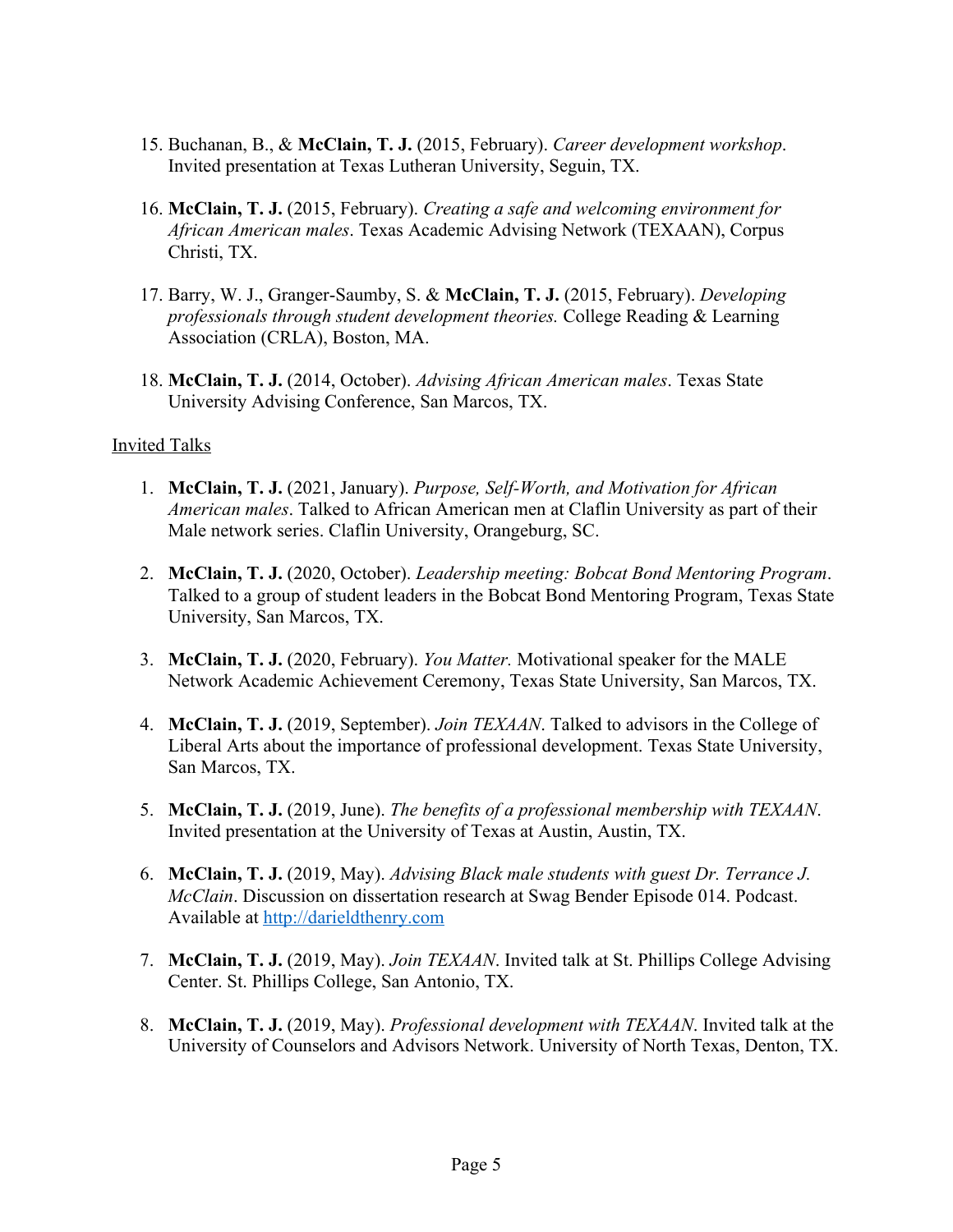- 9. **McClain, T. J.** (2019, May). *What's new with TEXAAN*. Invited talk at Northwest Vista College Advising Center. Northwest Vista College Advising, San Antonio, TX.
- 10. **McClain, T. J.** (2019, April). *The benefits of a professional membership with TEXAAN*. Invited talk at Our Lady of the Lake Advising Center. Our Lady of the Lake University, San Antonio, TX.
- 11. **McClain, T. J**., & Garcia, A. (2019, April). *Join TEXAAN*. Invited talk at the University of Texas at Dallas Advising Association. University of Texas at Dallas, Dallas, TX.
- 12. **McClain, T. J.** (2019, April). *Ways to get involved with TEXAAN.* Invited talk at Prairie View A&M University Academic Advising. Prairie View A&M University, Prairie View, TX.
- 13. **McClain, T. J**. (2019, April). *What's new with TEXAAN*. Invited talk at the College of Education. University of Houston, Houston, TX.
- 14. **McClain, T. J.** (2019, April). *TEXAAN annual conference*. Invited talk at the University of Texas at El Paso, Virtual.
- 15. Haddad, B., & **McClain, T. J**. (2019, February). *TEXAAN updates*. Invited talk at University of Texas at Arlington Annual Advising Conference. University of Texas at Arlington, Arlington, TX.
- 16. **McClain, T. J.** (2018, October). *What's new with TEXAAN.* Invited talk at the University of Advisors and Counselors. Texas A&M University, College Station, TX.
- 17. **McClain, T. J.** (2018, May). *Leadership training: How to be a successful leader within an organization*. Invited talk at Gospel Expressions Association. Texas State University, San Marcos, TX.
- 18. **McClain, T. J.** (2018, April). *You Matter: Presentation for at-risk youth*. Invited talk at Miller Middle School, San Marcos, TX.

# **FUNDED EXTERNAL GRANTS AND CONTRACTS**

• Texas Higher Education Coordinating Board Grant: Statewide Professional Development Program Supporting House Bill 2223. (2019-2020). Total = \$40,950. T. McClain (PI).

# **AWARDS, HONORS, AND SPECIAL RECOGNITION**

• *Black Faculty/Staff of the Month*, Black Student Alliance, Texas State University, San Marcos, TX, February 2018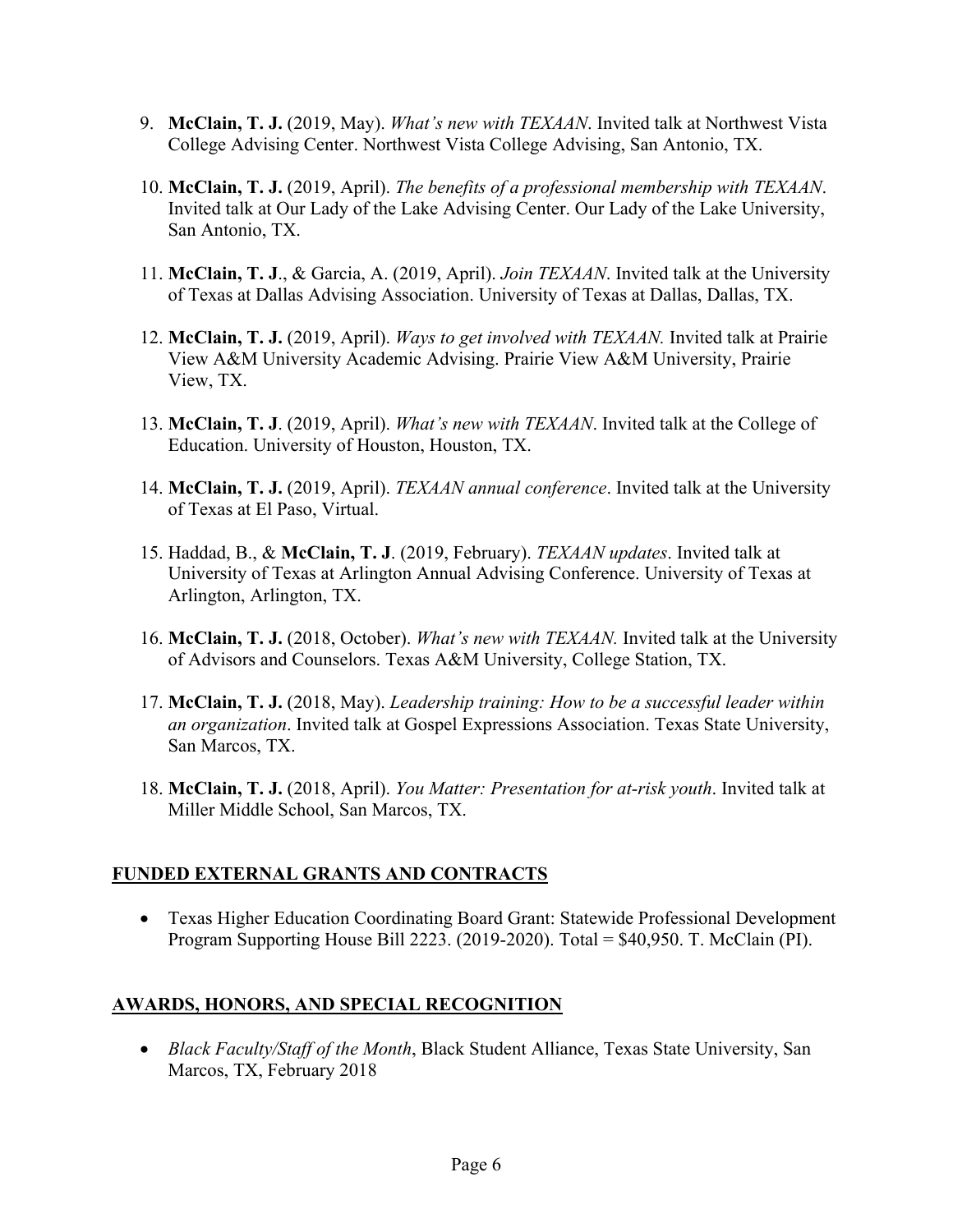- *Accelerated dissertation completion stipend*, Adult, Professional and Community Education Program. Total =  $$2,500$ , Texas State University, San Marcos, 2018
- *Graduate Scholarship Recipient*, American Association for Adult and Continuing Education Annual Conference, Albuquerque, NM, 2017
- *Bobcat Preview Namesake*. Recognized at Freshmen Convocation, Texas State University, San Marcos, TX, 2016
- *Scholarship Award*. Recognized by Texas State Staff Council, 2016
- *TACUSPA Fellow*, Texas Association of College & University Student Personnel Administrators Annual Conference, Austin, TX, 2016
- *TABPHE Fellow,* Texas Association of Black Professionals in Higher Education Annual Conference, Ft. Worth, TX, 2016
- *Best of Region 7: Advising African American Males*, National Association of Academic Advisors Region 7 Annual Conference, Baton, Rogue, LA, 2015
- *Best of TEXAAN: Advising Student Organizations*, Texas Academic Advising Network Annual Conference, Austin, TX, 2015

# **CONSULTANCIES**

**McClain, T. J.** (2015, October). *Evaluator for student advising best practices*. Jarvis Christian College, Hawkins, TX.

# **PROFESSIONAL DEVELOPMENT**

Membership In Academic/Professional Organizations

- Member, National Association of Academic Advising: Global, 2017—2019
- Member, Texas Academic Advising Network, 2017—present
- Member, Texas Association of College & University Student Personnel Administrators, 2016
- Member, American Association for Adult and Continuing Education, 2016
- Member, American College Personnel Association, 2014

### Attendance At Academic And Professional Conferences/ Meetings/Workshops/Seminars/Institutes

- **McClain, T. J.** (2020, August). Attended the Texas Academic Advising Network Advising Drive-In, Thriving Through Transitions, Virtual.
- **McClain, T. J.** (2020, June). Attended the Texas Academic Advising Network Advising Drive, In, Sharing the 2020 Vision for Student Success, Virtual.
- **McClain, T. J.** (2020, February). Attended the Texas Academic Advising Network Annual Conference, Navigating the Changing Tides of Academic Advising, South Padre Island, TX.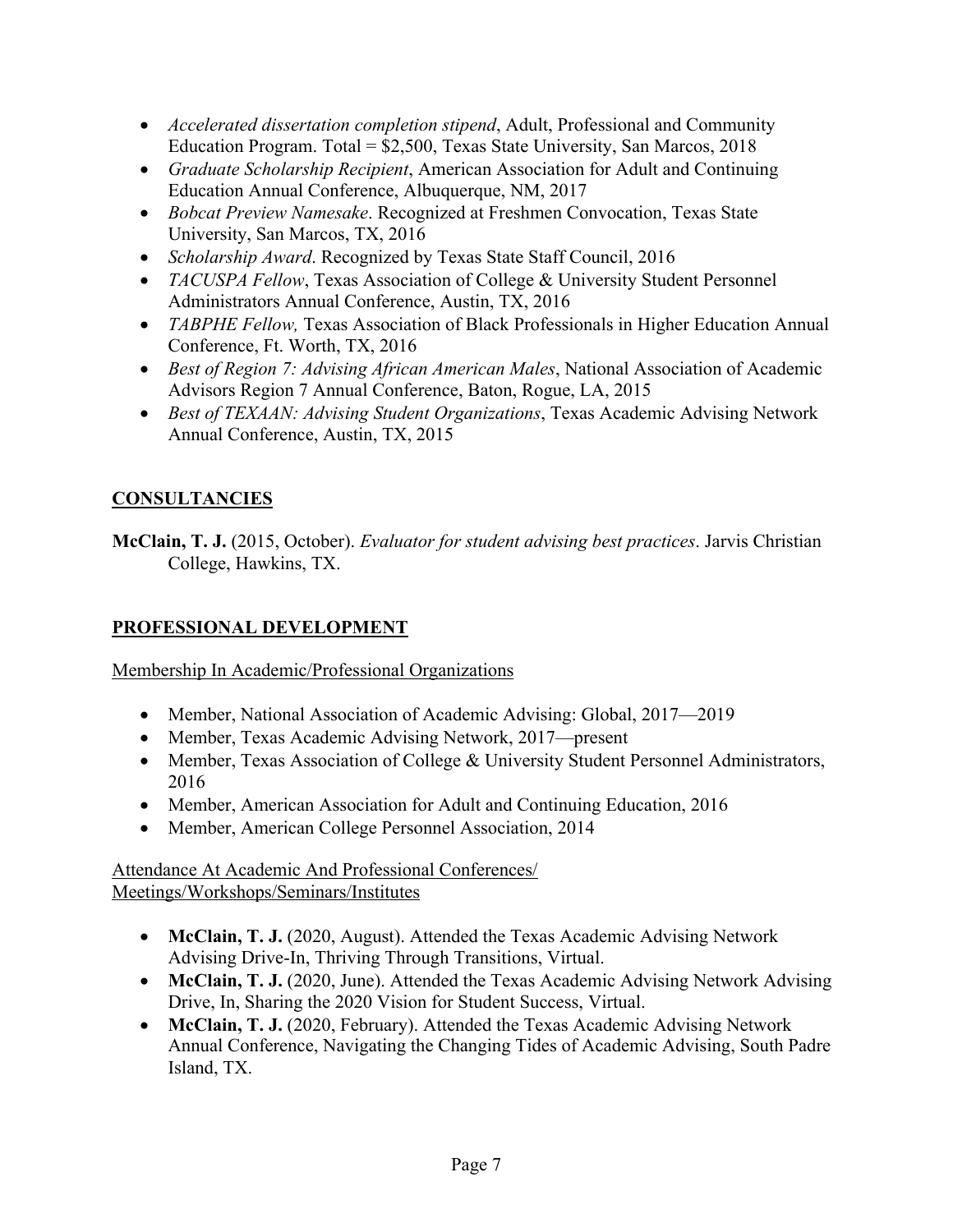# **UNIVERSITY SERVICE ACTIVITIES**

- Advisor, Sigma Alpha Lambda Honor Society, 2018—present
- Advisor, Beta Upsilon Chi Christian Fraternity, 2017—present
- Advisor, Gospel Expressions Association, 2017—present
- Advisor, Lions Club, 2017—present
- Member, First Generation Initiative, 2018—2019
- Chair, Black Student Achievement Ceremony, Coalition of Black Faculty & Staff, 2016—2018
- Committee Member, Black Student Welcome Week, Coalition of Black Faculty & Staff, 2017
- Committee Member, Transfer Student Recognition Ceremony, Coalition of Black Faculty & Staff 2016
- Advisor, Collegepreneaurs, 2016—2017
- Advisor, Minds Combined, 2016—2017
- Member, Bobcat Preview Committee, 2016
- Professional Staff Chaperon, Bobcat Break, 2015—2016
- Chair, Advising Assessment, Texas State University, 2015—2016
- Member, Advising Community Development Team, Texas State University, 2015—2016
- Advisor, Talented Tenth Project, 2015—2016
- Co-Advisor, Black Men United, 2014—2016
- Chair, Advising Diverse Populations, 2014—2015
- Co-Advisor, Phi Beta Sigma Fraternity, Inc., 2014—2016
- Volunteer, Bobcat Welcome Week, 2014
- Judge, Black Women United, Ms. Black Texas State, 2014
- Judge, Mr. Debonair, Black Men United, 2014
- Member, Coalition of Black Faculty & Staff, 2012—2018

# **PRFOESSIONAL SERVICE**

#### Executive Board

- Past President, Texas Academic Advising Network, 2020—2021
- President, Texas Academic Advising Network, 2019—2020
- President Elect of Texas Academic Advising Network, 2018—2019
- State Liaison for Texas Academic Advising Network, 2017—2019

#### Conference Leadership

- Co-Chair, Texas Academic Advising Network, Annual Virtual Conference, 2020—2021
- Co-Chair, Texas Academic Advising Network, East Region Virtual Drive-In, 2020
- Co-Chair, Texas Academic Advising Network, South Region Virtual Conference, 2020